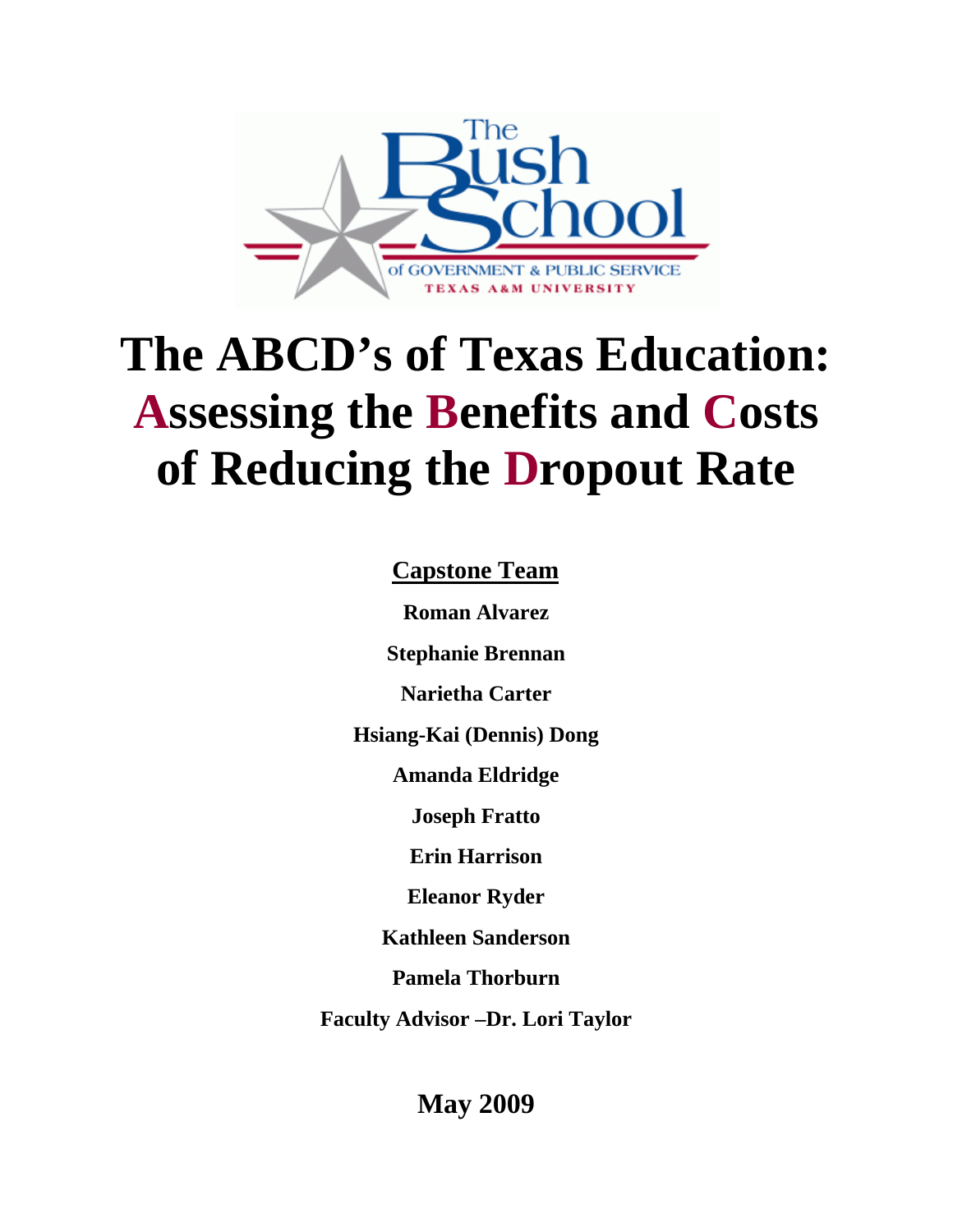# **Executive Summary**

The dropout rate can be calculated in numerous different ways, causing confusion among policy makers and analysts. For example, according to the plaintiffs in recent school finance litigation in Texas, "more than half of the Hispanic ninth-graders and approximately 46 percent of the African-American ninth-graders leave the system before they reach the twelfth grade" (Neeley v. West Orange-Cove Consolidated I.S.D., 2005). However, according to the Texas Education Agency, the annual dropout rate in Texas is less than four percent for all students, and less than six percent for Hispanic and African American students. Meanwhile, the National Center for Education Statistics (NCES) estimated that averaged freshman graduation rate (AFGR) for Texas was above the national average at approximately 76.6 percent for the 2003-04 school year (Laird et al. 2007), but average freshman graduation rates were below the national average in El Paso (60.5 percent), Austin (58.2 percent), Fort Worth (55.5 percent), Houston (54.6 percent), San Antonio (51.9 percent), and Dallas (44.4 percent) (Swanson 2008).

A high dropout rate could potentially have significant and long-term effects on the economic well being of the state and its ability to address public needs. Each year, the federal Congress and state legislatures spend millions of dollars trying to correct the perceived dropout problem.

Our client, the United Ways of Texas, has a strong interest in education and its impact on the future of the state. For several years this organization has promoted policy-driven solutions in the area of education as a part of a larger initiative. The United Ways of Texas asked us, the research team, to investigate and provide results and recommendations concerning the dropout rate and its impact within the state. We were provided with an outline of the necessary information that needed to be analyzed to assess the dropout problem in Texas.

- 1. Identify how to best measure the dropout rate
- 2. Quantify the dropout rate for the state
- 3. Estimate the dropout rate's economic impact on the state of Texas
- 4. Review available research regarding dropout prevention programs in order to identify best practices

In the first phase, we provide an analysis of the high school dropout rate in Texas. This analysis examines how the term *dropout* and corresponding indicators are defined, and the different theoretical ways in which dropout rates are calculated. The definition of *a dropout* is the basic concept on which all dropout rates are based. However, even this central definition is not agreed upon universally. Texas currently uses the definition provided by The National Center for Education Statistics (NCES). NCES defines *a dropout* as, "a student who is enrolled in public school in Grades 7-12, does not return to public school the following fall, is not expelled, and does not graduate, receive a GED, continue school outside the public school system, begin college, or die" (Texas Education Agency, 2008).

Using this definition, there are three main ways to calculate a dropout rate. All the rates have their pros and cons, depending on the situation in which they are being used. However, problems arise when the wrong rate is used to describe the wrong situation. For this reason, it is important to understand the differences in the rates, the definition of each, how they should be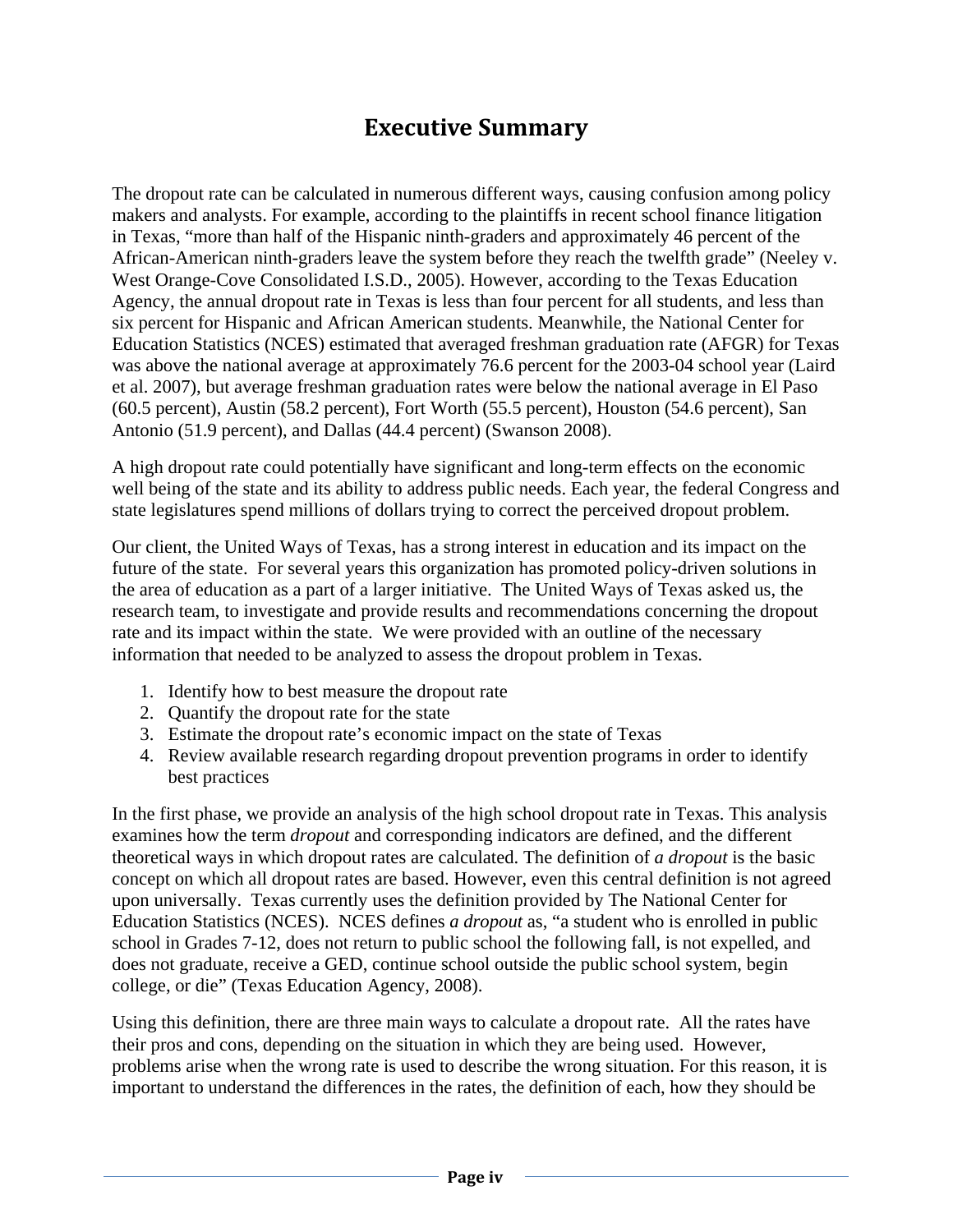used, and the advantages and disadvantages associated with each one. The chart below describes the different types of rates, how they are calculated, and their relative values.

|                       | <b>Event Dropout Rate</b>  | <b>Status Rates</b> | <b>Averaged Freshman Rate</b> |
|-----------------------|----------------------------|---------------------|-------------------------------|
| Numerator             | Total dropped out during   | Total # of dropouts | # of graduates in year 5      |
|                       | one year                   |                     |                               |
| Denominator           | Total students enrolled in | Total students      | Average of years 1, 2 and     |
|                       | one year                   | enrolled            |                               |
| <b>Relative Value</b> | Yields smallest rate       | Yields largest rate | Yields a large rate           |
| Data Used             | Yearly dropout rate of     | CPS & Census        | Percent of freshman class     |
|                       | students (percentage)      | Longitudinal        |                               |
|                       |                            | student-level data  |                               |

**Table 1: Rate Comparison**

A longitudinal status rate is the most appropriate for determining the economic impact because it uses four year, longitudinal data. An event dropout rate cannot be used to calculate the economic impact of a dropout because this rate only captures dropouts for one year, and misses those within a cohort who previously dropped out. The averaged freshman graduation rate is typically used to estimate the dropout rate when longitudinal data is not available, and consequently the average freshmen dropout rate is not as accurate as the longitudinal status dropout rate.

In phase two, the team used state data within the constraints of availability, and determined a range of dropouts within the state, depicting the dropout conditions in Texas. The team then provided a descriptive analysis of the Texas high school dropout rate, based on indicators suggested in the literature, such as region, school district, and demographic characteristics. Wherever possible we analyzed the data at the state and school district levels, as well as for Texas House and Senate districts. (The Texas House and Senate district analyses are located in the appendices accompanying this report.)

The team looked at the dropout rate in two ways. First, the team considered all who did not graduate as dropouts. We consider this the upper bound dropout rate. It is based on the assumption that all students continuing in school will eventually drop out.

Second, the team looked only at students formally categorized as dropouts, or our lower bound dropout rate. For this calculation, the team made the assumption that all groups other than dropouts will eventually graduate.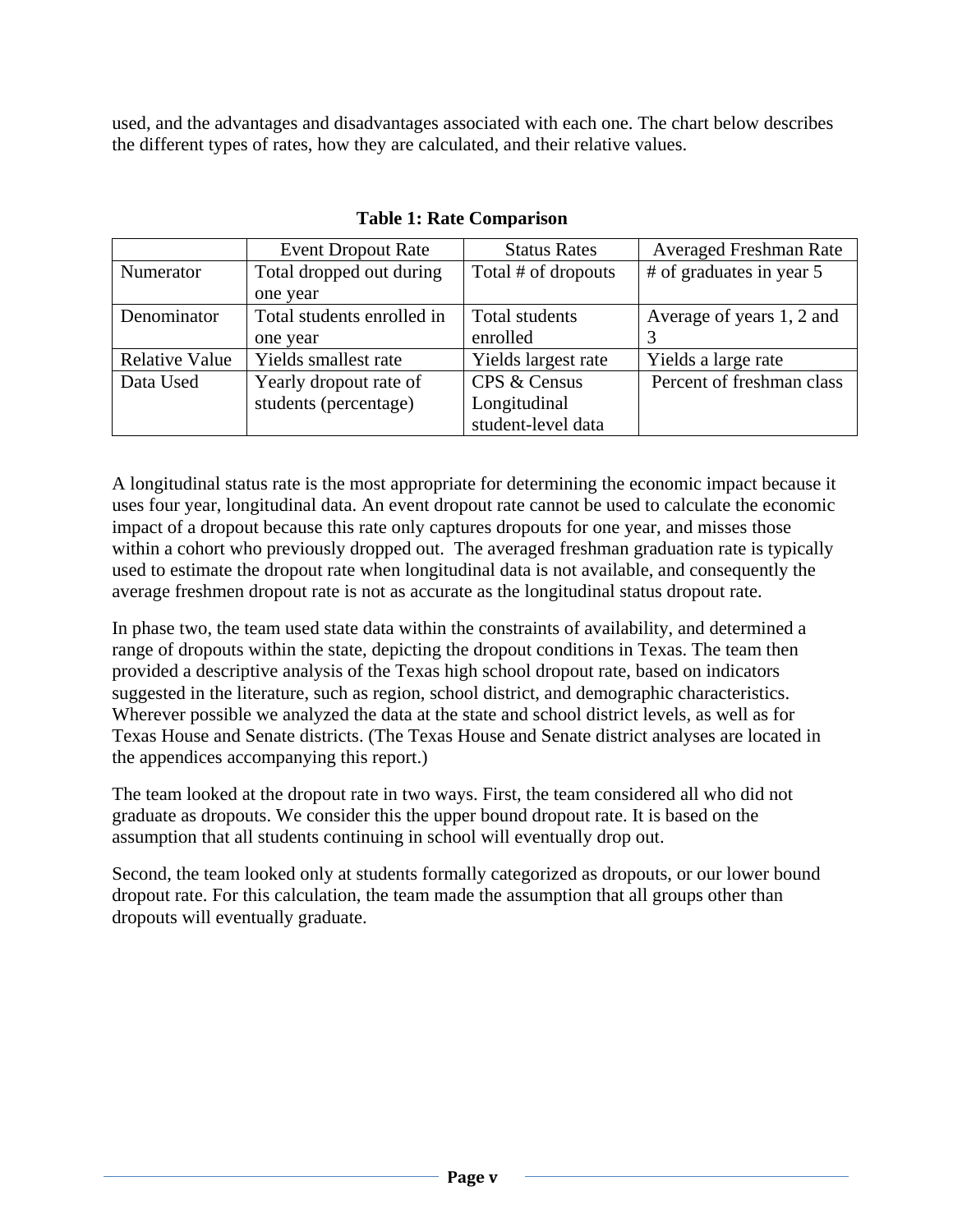

**Figure 1: Upper and Lower Bound 9-12 Dropout Rate, State Level**

*Texas Education Agency and authors' calculations* 

We projected upper and lower bound dropout rates for the class of 2012, assuming that every ethnic subpopulation would drop out at the same rate as their corresponding subpopulation from the class of 2007. We found that if nothing changes between now and their graduation, the class of 2012 would have a dropout rate between 12.2 and 22.2 percent, or 40,519 and 73,692 students. Both Hispanic and African American populations show the highest dropout projections. The number of Hispanic dropouts will be nearly three times greater than the number of dropouts for any other ethnicity by 2012.

In the third phase, we built on the previous phase's analysis by examining the economic implications of the dropout rate for the state of Texas. These implications are striking and worrisome. Compared with high school graduates, dropouts are less likely to be employed, earn less when they are employed, pay less in taxes, receive more in direct welfare payments, and are more likely to be incarcerated.

To estimate the differences between those who drop out of high school and those who attain a high school diploma, we conducted separate analyses using data from the 2000 Census for each of the following:

 Probability of employment: We used an individual's response to the employment status question from the census to create an indicator variable representing the probability of employment.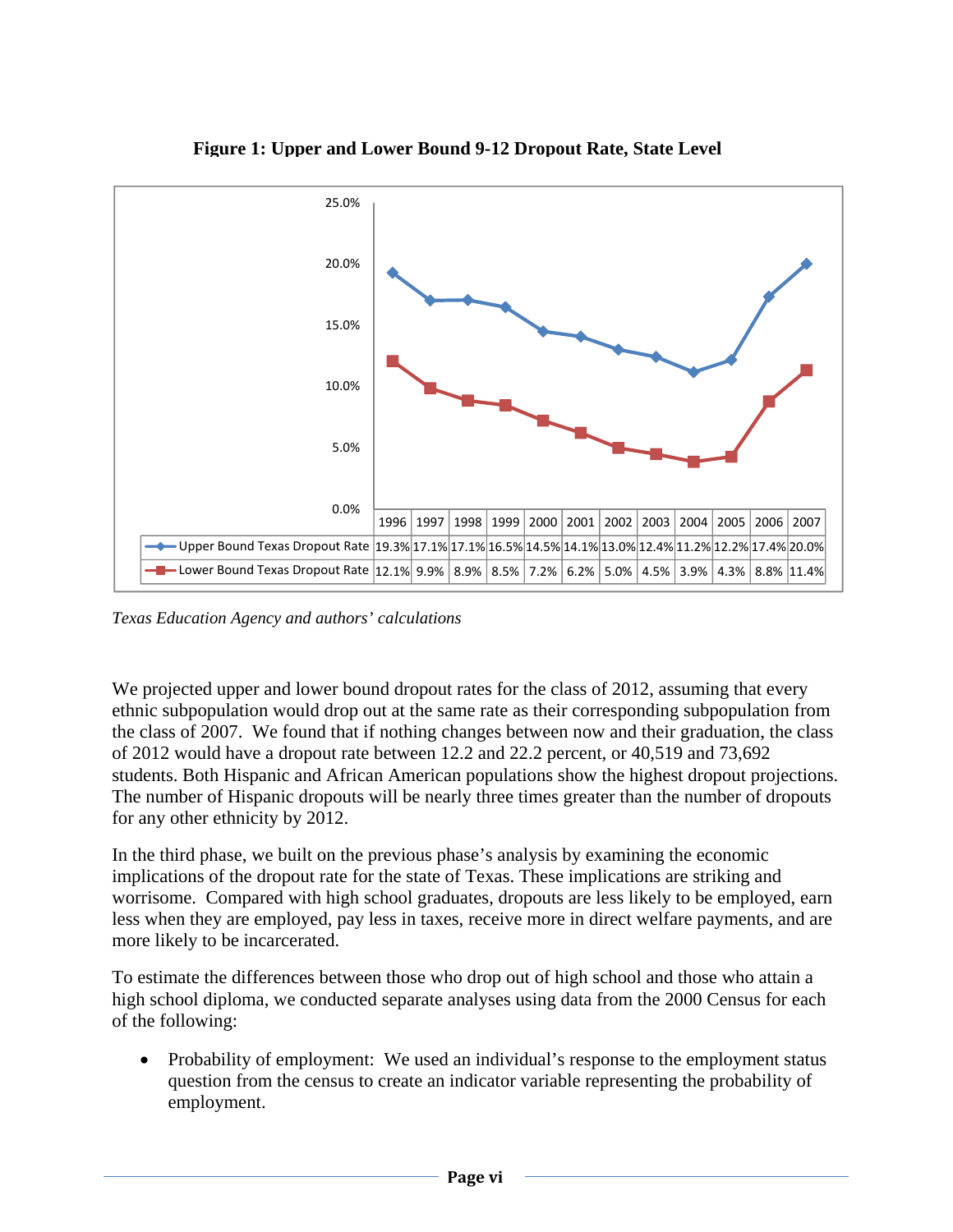- Total hours: Based off an individual's responses to the approximate number of weeks they work in a year and the approximate number of hours they worked per week, we generated the total number of hours worked annually per individual.
- Hourly wage: This is the person's annual wage and salary income, divided by their total hours.
- Welfare received: This variable represents the amount in welfare an individual reported receiving annually.

Using these estimates, we calculated the cost per Texas dropout in lost wages, sales tax revenue, and welfare payments. Table 2 shows the negative impact on the Texas gross state product due to the loss in potential earned wages.

| Race/Ethnicity | One                | Lower Bound          | <b>Upper Bound Present</b> |
|----------------|--------------------|----------------------|----------------------------|
|                | Dropout's          | <b>Present Value</b> | Value                      |
|                | <b>Annual Loss</b> |                      |                            |
| Whites         | \$4,253            | \$735 million        | $$1,378$ million           |
| <b>Blacks</b>  | \$5,293            | $$1,145$ million     | $$1,915$ million           |
| Hispanics      | \$4,747            | $$3,046$ million     | $$5,626$ million           |
| All Others     | \$3,805            | \$52 million         | \$109 million              |
| Total          | $$4,935*$          | \$4,978 million      | $$9,028$ million           |

## **Table 2: Potential Loss of Earned Income by Race and Ethnicity**

*Texas Education Agency, Integrated Public Use Microdata and authors' calculations; \*Weighted average of annual loss of potential earned income from one dropout; Numbers in 2009 dollars and based off the predicted number of dropouts from the class of 2012.* 

We also researched the effects of dropouts on crime and the associated costs. We then applied these predictions to the projected number of dropouts for the class of 2012.

According to the Texas Education Agency, the cost to educate one student each year is approximately \$7,900. This means it would cost the state between \$625 million and \$1.14 billion, assuming the potential dropouts would require on average two more years of schooling to graduate. Even after taking this number into account, the negative economic impact is still predicted to be a final loss between \$5.4 billion and \$9.6 billion. Therefore, with the state of Texas losing this vast amount from only one cohort, it is essential that policy makers begin making this issue a priority in an attempt to reverse the current trends and their implications on the Texas economy. Table 3 shows a detailed breakdown of the economic impact of the projected dropouts from the class of 2012.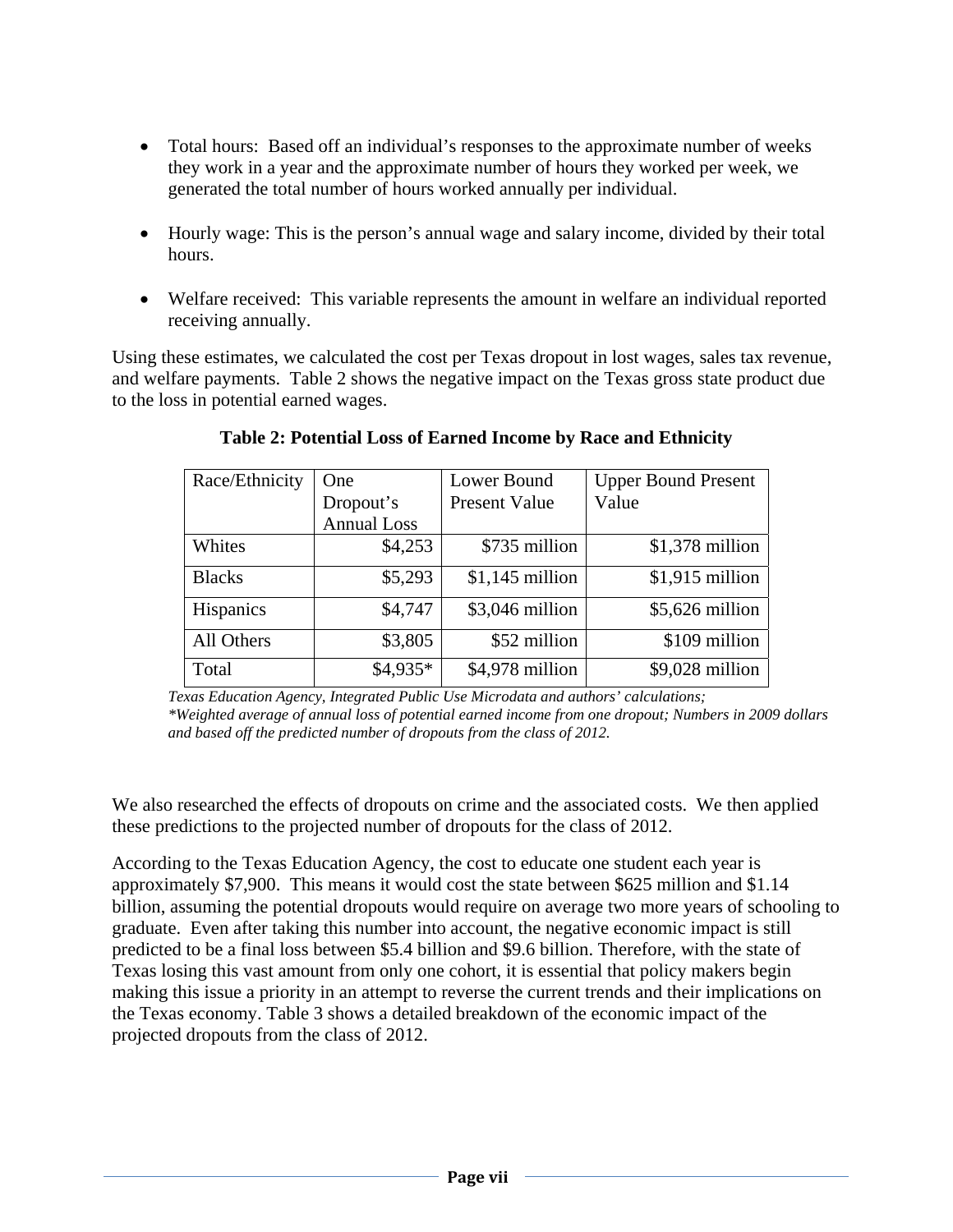|                                                            | Lower Bound      | <b>Upper Bound</b>  |
|------------------------------------------------------------|------------------|---------------------|
| Present Value of<br>Potential Earned Income                | \$4,978 million  | $$9,028$ million    |
| Present Value of<br><b>Decreased Welfare Costs</b>         | \$405 million    | \$736 million       |
| Present Value of<br>Decreased Incarceration/Crime<br>Costs | \$595 million    | $$1,014$ million    |
| <b>Present Value of Cost</b><br>to Educate Dropouts        | -\$625 million   | $-$ \$1,137 million |
| Total                                                      | $$5,353$ million | $$9,641$ million    |

**Table 3: Money Saved By Educating Predicted Dropouts Through Graduation** 

In the final phase of the analysis, the team thoroughly examined how others seek to address the problems highlighted in the previous three phases. We analyzed the available evidence of program efficacy to identify best practices and gaps in the current research models.

We conducted a literature review, critically evaluating available information on current dropout prevention programs. This analysis identified best practices for reducing the number of high school dropouts. The team looked at an assortment of programs, including Communities In Schools, Abriendo Puertas, GEAR UP, and other prevention and intervention programs implemented at various age levels. The literature review and political feasibility drove the selection process. We selected programs that serve as common, popular, or widespread models. A brief excerpt of our analyses is below:

#### **Communities In Schools**:

CIS of Texas has the potential to be a flagship dropout prevention program for the state, given its strong national reputation. The evidence suggests that program structure keeps students in school and meets at-risk students' needs. A potential concern is a lack of checks and balances to ensure that each affiliate is accurately implementing the CIS model. A multiyear longitudinal study needs to be financed to be more convincing, and prove the validity of the CIS program. Despite the need for further research, we feel that Texas should explore expanding funding to CIS Texas.

#### **The National Guard's Youth ChalleNGe:**

A unique aspect of Youth ChalleNGe is its targeting of dropouts and expelled students, as opposed to students labeled at-risk and still in school. However, the lack of performance measurements and absence of comparison to other military-style programs leaves limited ability to judge its effectiveness. Evaluative studies suggest the National Guard needs to develop performance measurements before any substantive efficacy evidence will be available. Given its self-selected population and ultimate recruitment goals, this program may not be a viable option for the state of Texas.